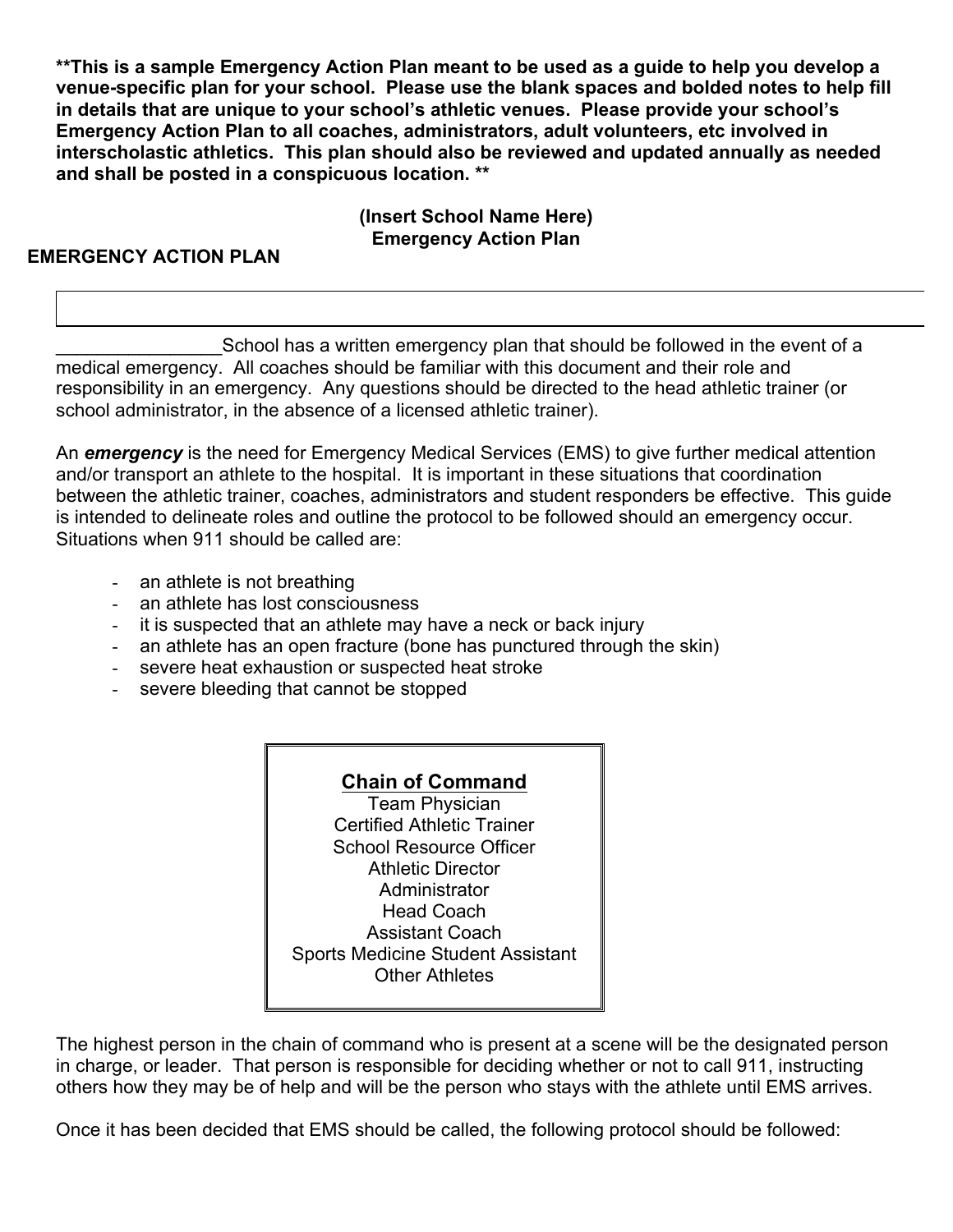- 1. The highest person on the chain of command will be deemed the leader, and will stay with the athlete to monitor the athlete's condition and administer necessary first aid. If possible, someone else on the chain of command should also stay and assist. The front office or an administrator should be notified that there is an emergency situation on campus.
- 2. The highest person on the chain of command will make the call to EMS or will designate another person to make the call. (911 from a cell phone or pay phone, **insert any specific instructions pertinent to your school's internal phone system here)** EMS should be told what the emergency is, the condition of the athlete and how to get to where the athlete is. Also, tell EMS that someone will meet them at the closest intersection to aid in directing the ambulance. **DO NOT HANG UP UNTIL EMS HANGS UP FIRST.**
- 3. Phones at School are located in the main office, classrooms, coaches offices, the training room and in the front lobby of the school, **insert any other pertinent locations here**. **Also, list who on the chain of command has a cellular phone.**
- 4. The leader will send runners to all intersections between where the athlete is located and School/venue-specific location to direct the ambulance to the athlete. The runners should stay in their positions and wave the ambulance through the proper turns to get to the athlete.
- 5. The leader will designate another person to attempt contact with the athlete's parents. **Emergency contact information can be found** \_\_\_\_\_\_\_\_\_\_\_\_\_\_\_\_\_\_ **which coaches, athletic trainers, designated individual** should have with them at all times. If a parent is not present, the form should accompany the athlete to the hospital.
- 6. If transport is deemed necessary by EMS, the athlete will be taken to **insert nearest medical center name(s) and address(es) here**, unless the parent requests otherwise.

School is located at: **Insert school address here**

The closest intersection to the school is \_\_\_\_\_\_\_\_\_\_\_\_\_\_\_ and \_\_\_\_\_\_\_\_\_\_\_\_\_\_\_\_\_\_\_\_. **Insert any other pertinent intersections or landmarks here.**

## **Location of AED's**

1. List all specific locations where AED's are located in and around your school. If your school has multiple AED's, it may also be helpful to develop a map of AED zones along with the list of where they are located (see sample), so that each zone has access to an AED.

## **\*Coaches should take note of the closest AED to their practice and game locations.**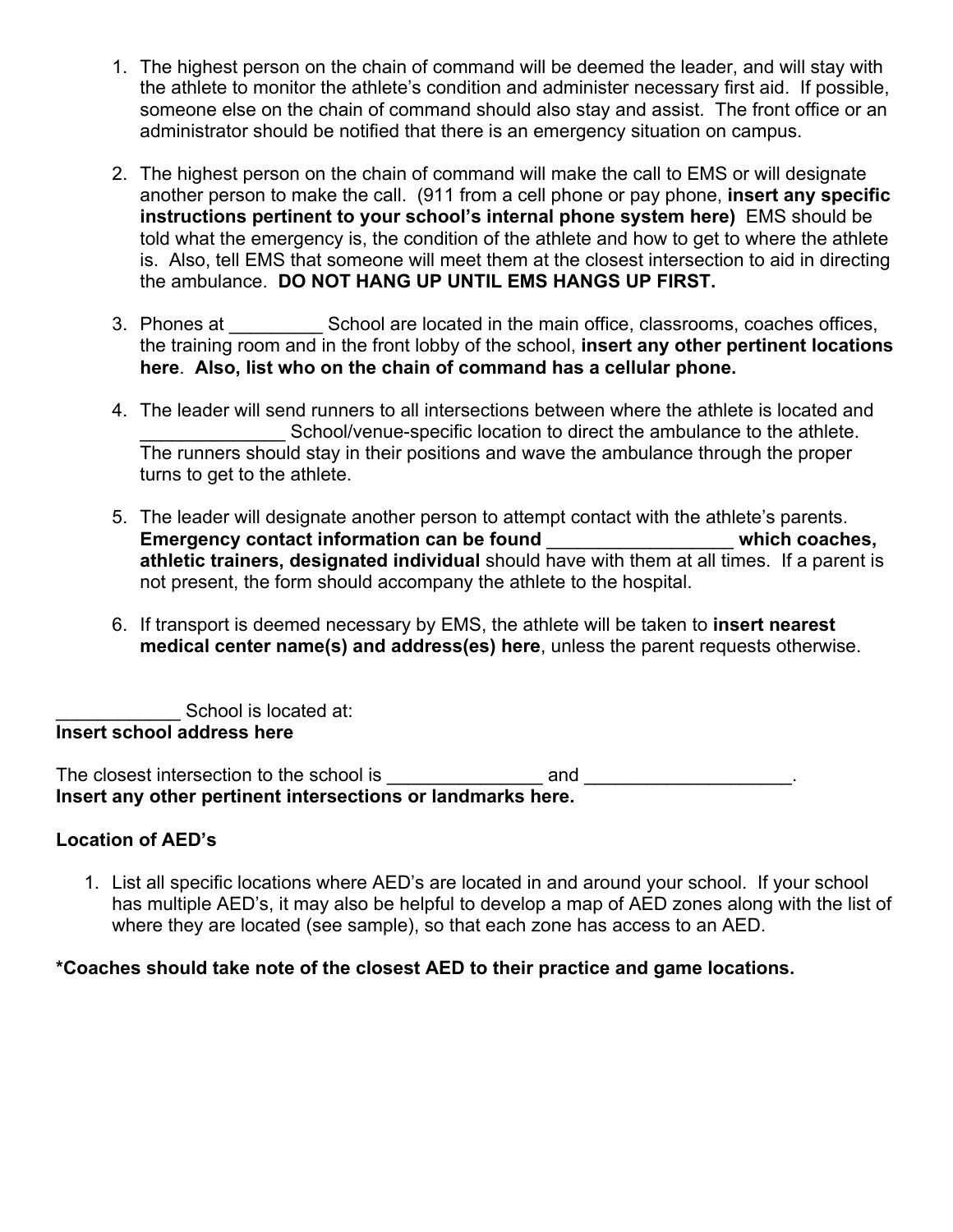#### **ADDRESS:**

**123 Middle Creek Park Ave Apex, NC 27539**

### **IMPORTANT PHONE NUMBERS:**

**Athletic Trainer: 868-0499 (C) or 661-5474 (O) First Responder: 820-0199 EMS: 911 or 9-911 if calling from a school phone Main Office: 773-3838 Athletic Director's: 868-6795 (C) or 773-3854 (O) School Resource Officer: 868-6795 Principal's: 625-8294**

### **ZONE 1 (Main Gymnasium, Outside Basketball Courts, and Main Building)**

EMS Route: West Lake to Middle Creek Park Ave- Entrance #1 Primary AED: Outside of Main Office Secondary AED: Community Center

### **ZONE 2 (Baseball Field, Softball Complex, Multi-purpose Fields)**

EMS Route: West Lake to Middle Creek Park Ave- Entrance #2 Primary AED: Softball Complex or Home Dugout on Baseball Field Secondary AED: Home Dugout on Baseball Field or Softball Complex

### **ZONE 3 (Community Center Gymnasium, Auxilary Gymnasium, Athletic Hallway, Stadium, Practice Fields)**

EMS Route: West Lake to Optimist Farm Road- Entrance #3 Primary AED: Community Center Secondary AED: Main Office

### **ZONE 4 (Tennis Courts, Mobil Units)**

EMS Route: West Lake - Entrance #4 Primary AED: Main Office Secondary AED: Community Center